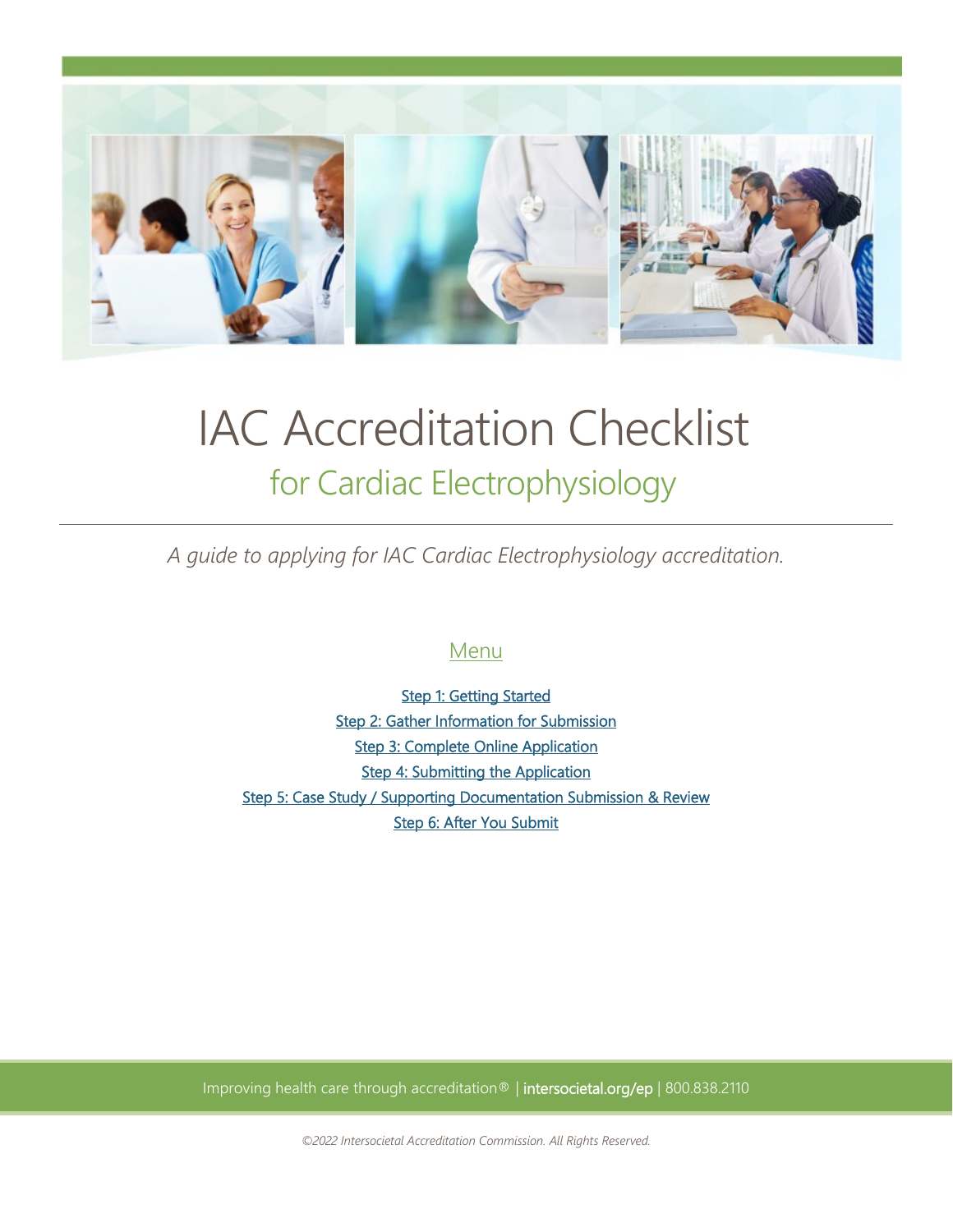# Step 1: Getting Started

<span id="page-1-0"></span>

 $\Box$ 

 $\Box$ 

<span id="page-1-1"></span> $\Box$ 

 $\Box$ 

П

Review the IAC Standards and Guidelines for Cardiac Electrophysiology Accreditation

The *Standards* are the basis for the IAC Cardiac Electrophysiology accreditation program and can be downloaded at [www.intersocietal.org/programs/cardiac-electrophysiology/standards.](https://www.intersocietal.org/programs/cardiac-electrophysiology/standards) These *Standards* define the complete, minimum requirements for which an accredited facility is held accountable.

#### Perform a Thorough Facility Self-Assessment

Prior to beginning the accreditation application, applicant facilities should review current policies, protocols and final reports to ensure compliance with the *IAC Standards*.

#### Create or Access Existing IAC Online Accreditation Account

To access the IAC Online Accreditation application, login to your existing account [\(iaconlineaccreditation.org\)](https://iaconlineaccreditation.org/) or create a new IAC Online Accreditation account (if you're a first-time applicant). To learn more about accessing or creating an Online Accreditation account, please visit [iaconlineaccreditation.org/webdriver/AcctAssistance.aspx.](https://iaconlineaccreditation.org/webdriver/AcctAssistance.aspx)

### Facilities Applying for Device Clinic Accreditation

• Complete the application for Device Clinic here.

## Step 2: Gather Information for Submission

Equipment Information (manufacturer, model and year)

#### Training/Experience Qualification Pathways for Staff

Facility Procedure Log - The facility must submit a log of all patients seen in the facility for cardiac electrophysiology procedures. The data for this log can come from appointment scheduling reports or compiled into the sample Facility Procedure Log (Excel version | Word version)»

The information in the log MUST include the following: patient id, patient date of birth, indication for the procedure, procedure type, date of procedure, oper[ator, departmen](https://intersocietal.org/document/facility-procedure-log-excel-version-cardiac-ep/)[t or specialty of](https://intersocietal.org/document/facility-procedure-log-word-version-cardiac-ep/) operator and procedure complications. Preand post-procedure patient assessment, outcomes of the procedure and complications are optional.

- If the facility performs at least 100 procedures, or device clinic post-procedural onsite and longitudinal remote monitoring of implantable devices, over 12 months the IAC will request a procedure log from the previous two months, or more, to meet the minimum requirement of the most recent 30 consecutive cases for each procedural area listed in the application.
- If the facility performs fewer than 100 procedures over 12 months but at least one operator has performed at least 50, the IAC will request the procedure log from the previous three months, or more, to meet the minimum requirement of the most recent 30 consecutive cases. (If applying in Chronic Lead Extraction, please add the most recent five consecutive cases.)

Staff Information – Enter only staff members who perform the following cardiac electrophysiology procedures, or post-procedural onsite and longitudinal remote monitoring of implantable devices, in the online application: testing and ablation; device implantation and/or chronic lead extraction and/or LAAO and/or Device Clinic. *Comment: Documentation of all staff training and experience must be kept on file and available for review upon request, audit or site visit.*

Protocols (All procedures that are performed outlining what is done pre, during and post-procedure): Device Implantation, Chronic Lead Extraction, Left Atrial Appendage Occlusion (LAAO) by Device, Testing and Ablation.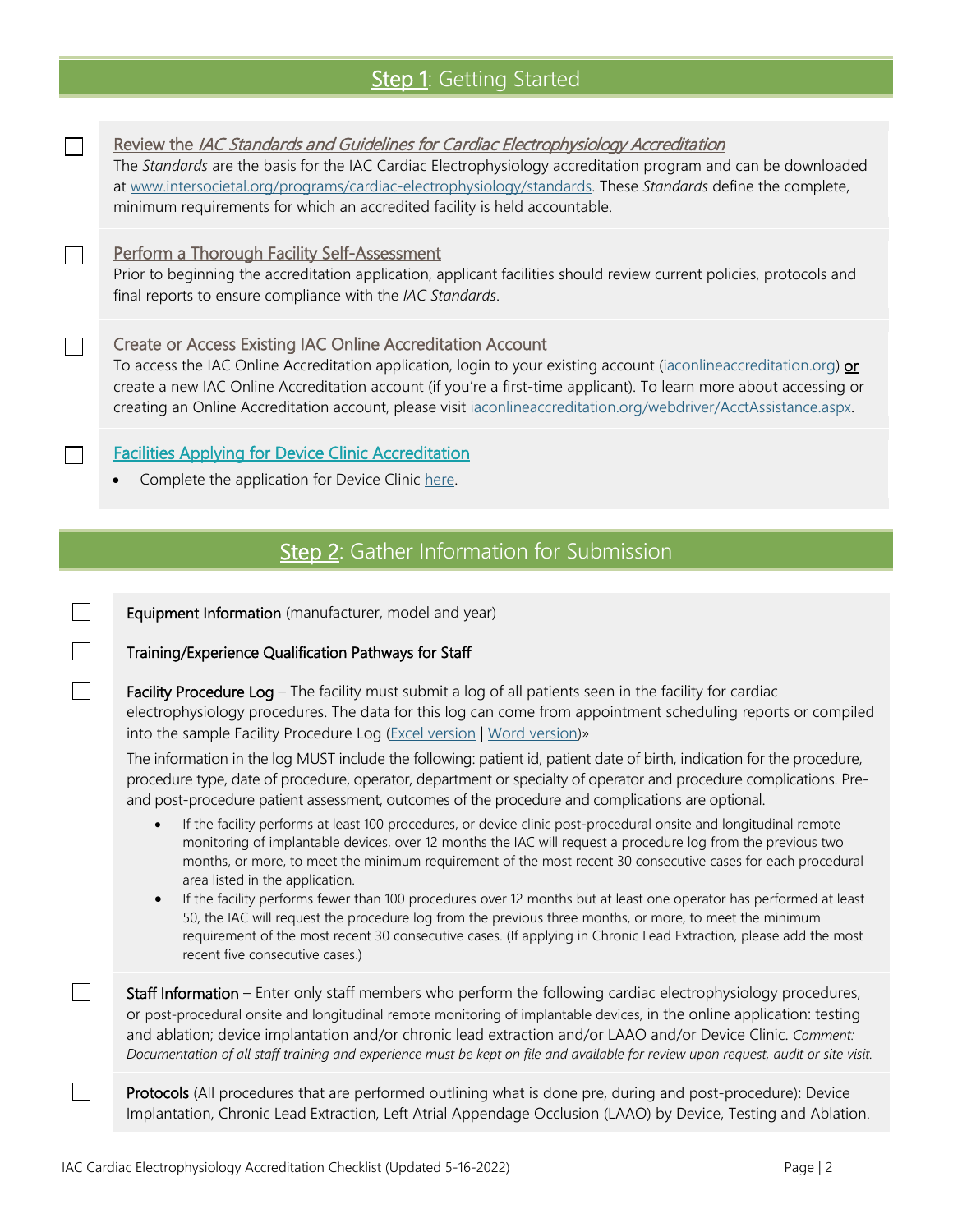Continuing Medical Education (CME) Information (must be kept on file and available for submission to the IAC upon request):

- Medical Director / Staff Must obtain at least 15 hours of Category I CME credits, relevant to heart rhythm disorders that includes but is not limited to content that is directly related to the performance of cardiac electrophysiology procedures and/or heart rhythm disorders every three years. Radiation safety training must be part of the CME and not be less than one hour of the 15 hours required.
- Nurse Manager and Staff / Technical Manager / Device Clinic Manager and Staff Must obtain at least 15 hours of accredited CE relevant to heart rhythm disorders that includes, but is not limited to, content that is directly related to the performance of cardiac electrophysiology procedures, heart rhythm disorders, cardiovascular assessment, post-procedural onsite and longitudinal remote monitoring of implantable devices and/or patient management every three years.
- Advanced Practice Provider Must obtain a minimum of 15 credit hours or dedicated CME for advanced practice providers relevant to heart rhythm disorders that includes, but is not limited to, content that is directly related to the performance of cardiac electrophysiology procedures, heart rhythm disorders, cardiovascular assessment and/or patient management every three years.
- Medical Physicist Must obtain at least 15 credits hours of CE approved by the Commission on Accreditation of Medical Physics Education Program (CAMPEP) in diagnostic imaging including fluoroscopy, every three years.



 $\Box$ 

#### Helpful Resource – Continuing Education (CE/CME) Finder

Looking for CE/CME? Visit the CE/CME course calendar on the IAC website to search through a robust calendar of in-person, virtual and on-demand courses.

## Policies and Protocols

Primary Source Verification Policy: A policy for verifying all medical and technical staff member credentials through the applicable issuing agencies.

Patient Complaint Policy: A policy tha[t outlines the process fo](https://intersocietal.org/courses/)r patients to issue a complaint/grievance about the care/services they received at your facility.

Patient Confidentiality Policy: A policy that all facility personnel must ascribe to professional principles of patient  $\Box$ confidentiality as legally required by federal, HIPAA, state, local or institutional policy or regulation.

П Quality Improvement (QI) Policy: A written policy regarding QI that reflects the current *Standard* requirements.

QI Meeting Minutes: Prepare minutes from a minimum of two QI meetings per year.



#### Helpful Resource – Sample Document Repository

Sample versions of policies and protocols listed above can be found in the IAC Sample Document Repository >> Select Cardiac Electrophysiology under modality or use the search bar.

Please Note: Other documentation (policies, protocols, licenses, etc.) detailed in the *Standards* should be kept on file and available for review at the time of the site visit. For details, download Site Visit Checklist.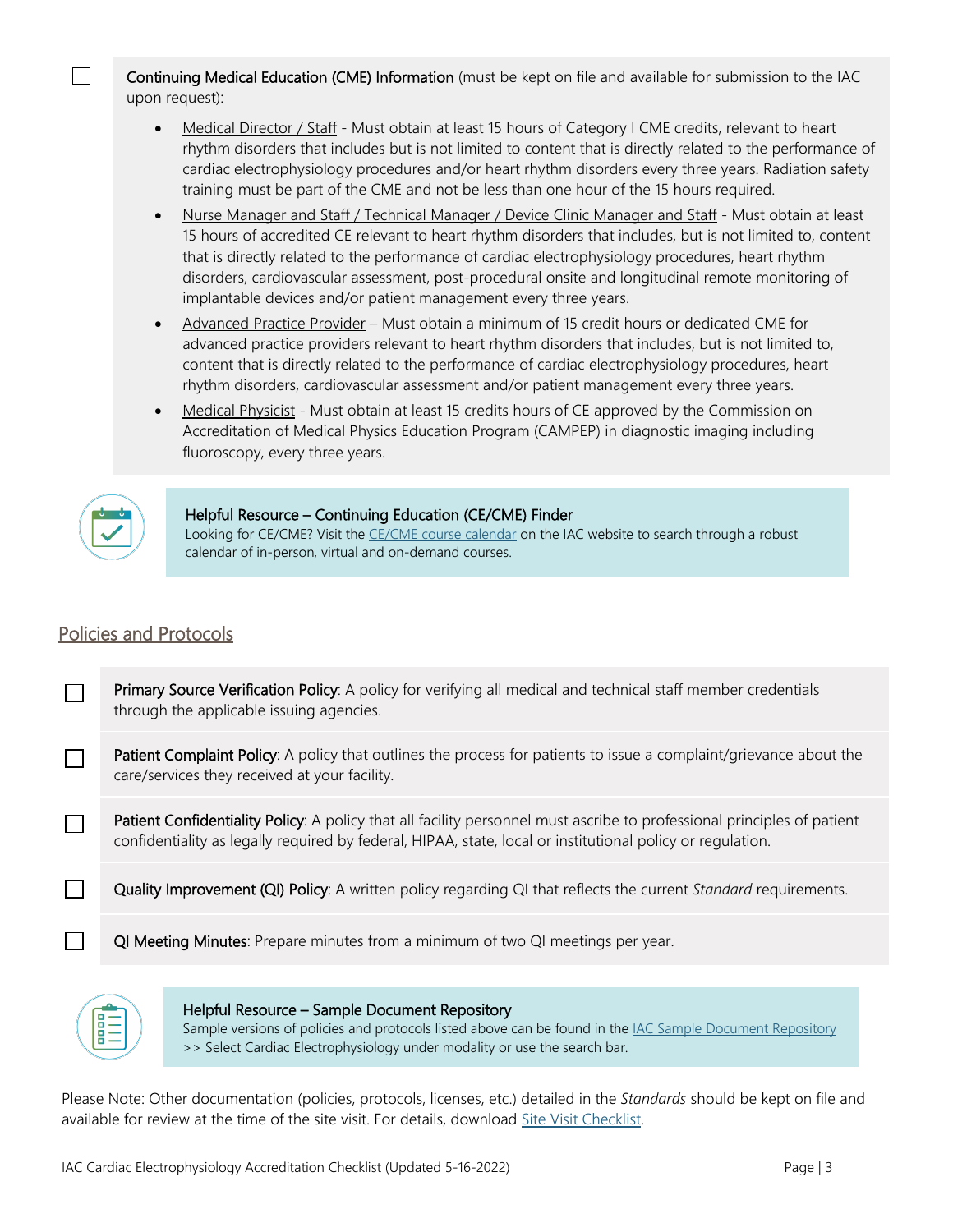## Step 3: Complete Online Application

IAC Online Accreditation has two major aspects: an account profile and an application questionnaire. After completing required fields and sections of the account profile (Manage Staff, [Manage Sites and Manage](https://intersocietal.org/helpful-resources/sample-documents-repository/)  Equipment), proceed to the questionnaire by clicking the *Applications* tab.

<span id="page-3-0"></span> $\Box$ 

<span id="page-3-1"></span> $\Box$ 

 $\Box$ 

 $\Box$ 

 $\mathbb{R}^n$ 

It is within the questionnaire that applicant facilities will provide detailed information about the facility and upload the supporting documentation (detailed above in Step 2). For [facilities applying for](https://intersocietal.org/document/site-visit-checklist-cardiac-electrophysiology/) reaccreditation, the IAC QuickFill Reaccreditation feature retains and copies previous application data into your reaccreditation application.

# Step 4: Submitting the Application

Once you have completed the appropriate sections of the Account Profile, the accreditation questionnaire and required uploads, you will submit your facility's application using the submit button indicated. After submission, the application is locked and becomes your final application submission. A read-only copy of the submitted application questionnaire is accessible by using the Applications link (click on Online Application Tools icon) in your Online Accreditation account.

First-Time Applicants: The Medical Director(s) identified in the application will be notified within 10 days that the application and log were received, and which procedures have been selected for submission. Case study information must be entered into the online application questionnaire.

Reaccreditation Applicants: Case study information must be entered into the online application questionnaire.

Facilities will have 5 days to upload the selected case study documentation, IAC Accreditation Agreement\* (if modified) and fee\*\* (if paid by check).

*\*It is important to have the appropriate personnel at your facility review the IAC Agreement and decide if changes are needed prior to application submission.* 

<span id="page-3-2"></span>*\*\*The application fee paid during final submission covers the three-year accreditation cycle. View the complete fee structure at www.intersocietal.org/programs/cardiac-electrophysiology/program-fees.*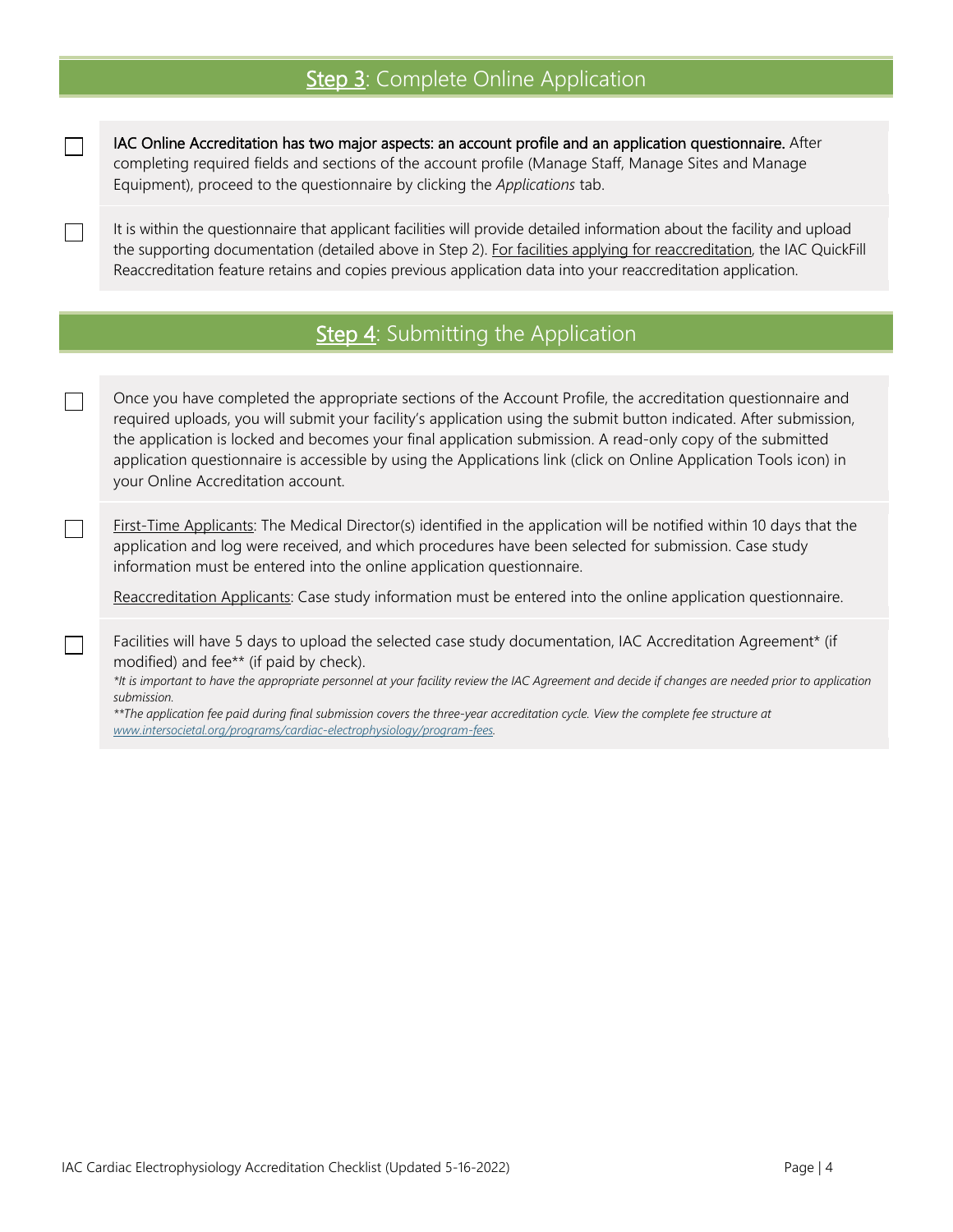## Required Supporting Documentation

Once the application is submitted via the Online Accreditation account, four cases from the submitted procedure log will be randomly selected by the IAC for review if the facility is applying in Device Implantation only. If the facility is applying in Device Implantation + Testing and Ablation, the IAC will randomly select two Device Implantation and two Testing and Ablation cases from the submitted procedure log. If the facility also applies in Chronic Lead Extraction, an additional case will be selected from the log.

For Left Atrial Appendage Occlusion (LAAO) Procedures: The IAC will randomly select two cases for which case documentation and imaging will be required. Imaging must include pre-, intra- and post-intervention imaging performed during the procedure.

For Device Clinic: When applying for Device Clinic only, the IAC will randomly select four cases from the submitted procedure log for which case documentation will be required. When applying for Device Clinic as an add-on procedural area, the IAC will randomly select two cases from the submitted procedure log.

The Medical Director, Nurse Manager and Technical Manager identified in the application will be notified that the application was received, and which procedures have been selected for submission.

For all procedure-based interventions: Once your facility has been notified by the IAC of which cases have been selected, the case study documentation listed below must be uploaded to the Online Accreditation account within 30 days.

- Cardiovascular assessment pre-procedure documentation
- Cardiovascular assessment post-procedure documentation
- Pre-procedural 12 lead ECG
- Documentation of post-procedural rhythm
- Patient history and physical documentation
- Nurse monitoring report during the procedure
- Anesthesia monitoring report during the procedure
- When appropriate, most recent pertinent reports from prior Cardiac Electrophysiology testing
- Cardiac Electrophysiology procedure report
- Discharge instructions

<span id="page-4-0"></span>For Device Clinic: Once your facility has been notified by the IAC of which cases have been selected, the case study documentation listed below must be uploaded to the Online Accreditation account within 30 days.

- History and physical examination or Device Clinic enrollment / clinic visit examination (performed prior to the initial Device Clinic visit)
- Consent / contract to be followed in the device clinic
- Initial rhythm (in clinic or remote visit)
- Final rhythm if device reprograming was performed

## Instructions to Upload Supporting Documentation

- When applicable (if specified in device clinic policy), laboratory testing should be ordered and documented
- Device interrogation report
- Device site photos (if applicable, initial device site photo and then as needed)
- Final report

Log into the [Online Accreditation account.](https://iaconlineaccreditation.org/webdriver/login.aspx)

 $\Box$